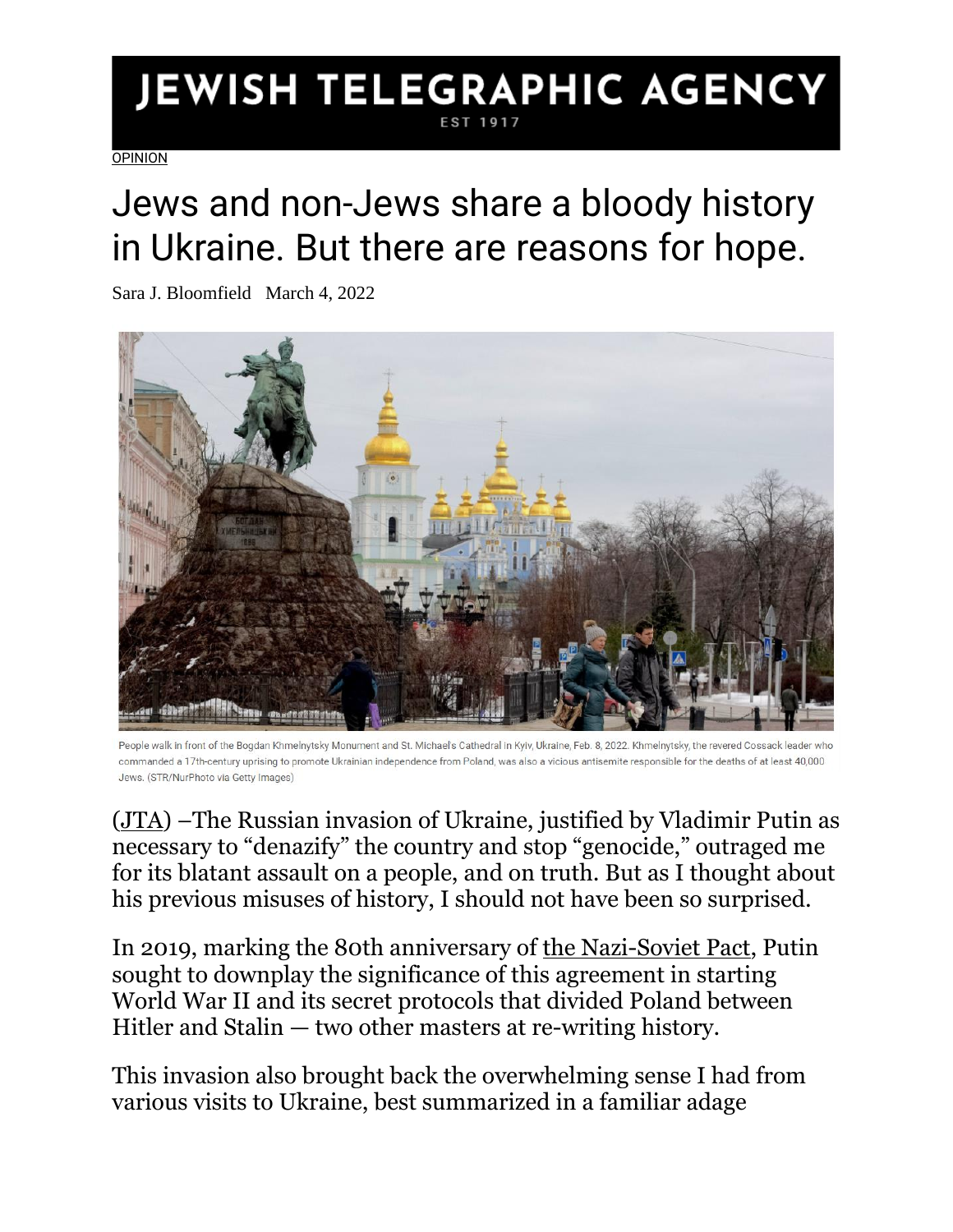originally about the Balkans, that Ukraine has had more history than it can consume. As I traveled to big cities and small towns, aspects of its many layers of complicated history were on view everywhere.

In Kiev, I was greeted each morning outside my hotel by an enormous statue of Bohdan Khmelnytsky, the revered Cossack leader who commanded a 17th-century uprising to promote Ukrainian independence from Poland. He was also a vicious antisemite responsible for the killing of at least 40,000 Jews. I was appalled that the statue existed and wished that at the very least it might be accompanied by information about the innocent victims of this Ukrainian nationalist. Today, I find myself reflecting on this symbol of an independent Ukraine that also symbolizes its complex past.

As I would drive around the country, I would encounter common themes. You had the impression that one could stop in almost any town or village and ask, "Where were the Jews buried?" Someone would take you to a forest or a piece of land near a farmer's field to see the mass grave. Over one and a half million Jewish men, women and children were murdered in Ukraine by the Nazis and their local collaborators. Unlike other European Jews, they were not deported to distant killing centers like Auschwitz but shot, one by one, in the places they had lived for centuries.

We now know so much more about ["the Holocaust by bullets"](https://www.ushmm.org/information/exhibitions/online-exhibitions/special-focus/desbois) because, ironically, of the fall of the Soviet Union and the opening of massive archives as well as the important work of Fr. Patrick Desbois, who identified many of the mass graves and interviewed locals who saw these horrible crimes. On one visit to Ukraine Fr. Desbois and I went to a wooded area, now a mass grave, where we met an elderly woman who shared her memories as a young girl witnessing the killing of her neighbors.

Another stark recollection is walking around towns and seeing on door after door an indentation that once held a mezuzah — the small case that traditionally marks the entrance to Jewish homes. The Jews were long gone, but the unintended marker of where a people had once lived remained, speaking to us across the decades.